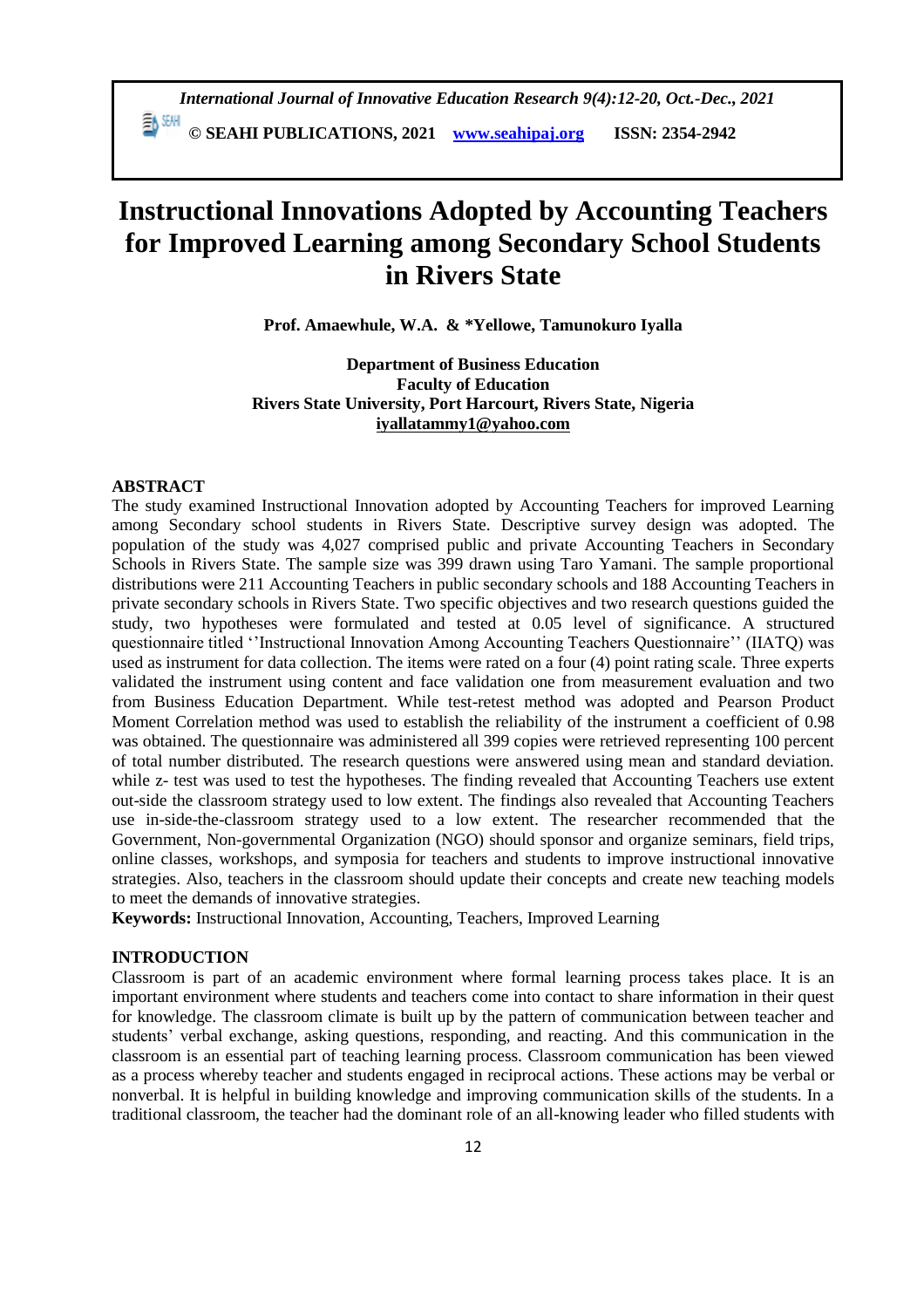knowledge. This role has changed and the teacher has now got many roles depending on different classroom situations. In a broad sense, he is a facilitator of learning. But today's world is passing through rapid changes and great advancements (Das. 2015). For example, today's students have grown up with gadgets and they spend more time on computers, internet, playing video games etc. than reading books; even books are now e-books. In such a condition, it is very important to focus on "How can we educate this New Generation?" To answer this, is to provide a supportive classroom environment in which they can create their own ideas; both individually and collaboratively. Hence, the need is to explore and suggest such innovative strategies in classroom interaction (Sharma, 2016).

Therefore, instructional innovation should be focused on creating conducive teaching environments within which good learning can occur. Innovative teachers are instinctive about student challenges such as lack of understanding, loss of focus, low engagement or demotivation. They strive to find new ways to keep students on task, motivate them to do their best, and encourage them to succeed. Instructional innovation is a situation where teachers are innovative, creative, discover, and devise new methods and content to ensure that students always get the best learning experiences. This innovative instructional delivery can be achieved without technology, but gradually both are them are becoming inseparable. Most of the instructional innovation achievement today is a combination of innovation and technology to support good learning. Hence, Ukpabio (2017) concluded that the commitment to creativity in education should be the focus of educational reform in the future, this reform should come in the form of innovation to improve the traditional and routine approach.

Teachers who are innovative in teaching tend to support students with accelerating students know how, know why, and know that, so as to reduce students struggle and maximize their learning capacity. For example, a teacher in secondary school may decide to use personalized teaching strategy in accounting. This idea will better meet the diverse needs of entire class, since not all students are prepared to learn the same thing on the same day in the same way, because some students may lack foundational skills or require more time to master content while other students are capable of accelerating faster.

Change is inevitable so as to maintain a competitive advantage in the face of constantly changing demographics, globalization trend, and technology (Siltala, 2010). Technology is embedded in innovations; today technology can be a significant driver behind that instructional innovative change. There are immersing potential and possibilities for greater and wider-spread change with the use of present-day technological advancements as well as implementation. Information and communication technology (ICT) have also become an innovation that can be translated into instructional innovative delivery to improve efficiency and expand delivery in teaching and learning. Agbomuche (2014), concludes that education activities no longer conform to classroom alone, even the use innovative technology has proved to be more potent in art of educating and informing. Hence, accounting as one of the subjects in secondary school that can be studied both in and out of the classroom also students stand a better chance to gain more in innovative technology skills that is trending today.

Accounting teachers in secondary schools can fortify themselves through the emergence of this change. This innovation can come in form of smart phones, eBooks, podcasts, internet, low-cost computers. These innovative gadgets will enhance teachers in accounting to provide better, and assist students of accounting in places under-served by traditional approach. However, teachers in accounting need to be conversant with these modern innovations so as to create their niche and occupy them. It is also necessary they gain technical proficiency in variety of software and hardware and other etc.

Accounting can be traced back in  $15<sup>th</sup>$  century where the Middle East merchants developed a rudimentary accounting system. The first merchants of Lombardy in Northern Italy devised what is known today as Double-Entry Book Keeping system. In accounting, the word ''folio'' is derived from Latin word folium, which is a leaf drawn in the middle for recording accounting transactions. In 1494, an Italian Monk named Luca Paccioli devoted the first chapter of a mathematics textbook which he wrote solely for the double entry book-keeping method. This single chapter in paccioli's book heralded the arrival of accounting as a subject of study (Ayodele, 2015). Based on the above statements it is important to note that paccioli made it possible for what is being study as accounting subject or accounting education in secondary school today.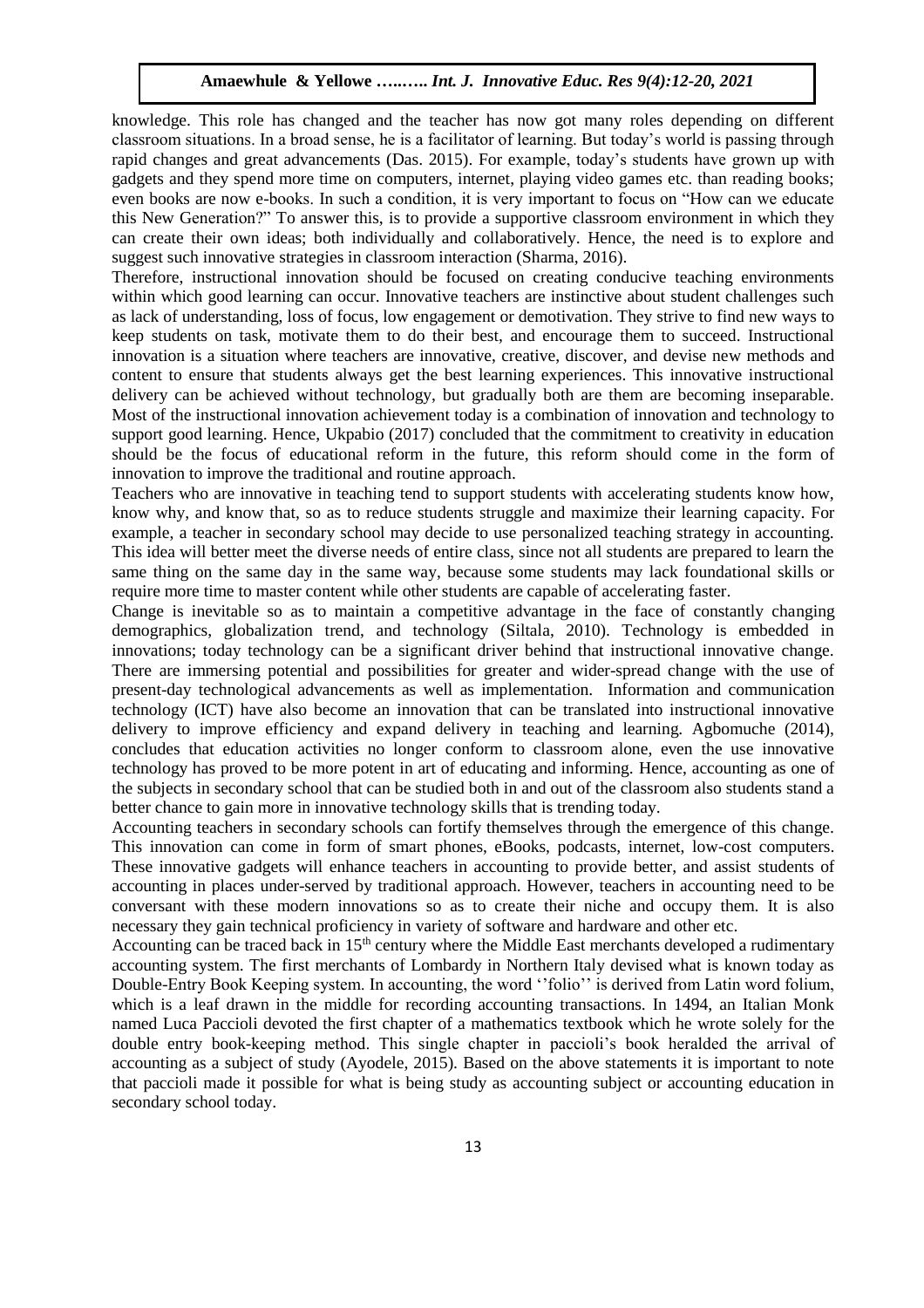#### **Concept of Inside the Classroom Strategies**

This strategy is simply the method or style teachers employ to improve learning without necessarily using techniques like field trips or discovery techniques. This approach is basically between the teachers, and within learners, learning within the classroom. The main purpose of this classroom strategy is to encourage the learner to have one on one interactions with their teacher easily. Basically, in this type of strategy; the role of the teacher is to create a learning atmosphere inside the classroom and to encourage the students to come out with new ideas related to the topic for example the micro-learning strategy; where teachers organized teaching practice for students to come out and teach what was taught. The main aim of this teaching strategy is to provide confidence, support, and feedback to the teachers as well as student teacher.

In addition, the social learning strategy; this is also an innovative strategy within the classroom, it is cooperative way of learning based on group discussions supervised by the teacher while the Think Pair Share strategy is a cooperative learning technique in which students think through questions using three distinct steps by encouraging individual participation. In this strategy students think independently about the question, then students are grouped in pairs, and then students share their ideas with a larger group, such as the whole class under the supervision of the teacher. In this strategy, each student takes his chance to speak, discuss and participate that leads to positive effects on the whole group where students feel more self-confident and improve their learning style. In this way it makes it an excellent method for promoting classroom interaction, critical thinking, and articulate communication in the classroom (Raba, 2017).

Lastly, Blended Learning strategy this is also an innovative strategy which is a combination of traditional face-to-face and online method of teaching. In other words, it combines online digital media with traditional classroom methods to make classroom interaction effective (outside classroom & inside classroom strategy).

#### **Concept of Outside the Classroom Strategies**

This outside the classroom concept refers to the strategy teachers employ to improve learning without necessary using techniques within the classroom improve learning. Tania (2015) states that working outside the classroom, immerse in a professional and or everyday setting, generates a tension which results in a kind of learning experience, which, for certain disciplines, is complete and more engaged than the "simulated" knowledge provided within an academic environment. Some outside classroom strategies used by teachers but are not exhorted include:

Flipped classroom; Flipped class-room is very suitable for tech-savvy teachers and students. In this innovative strategy, the typical lecture and home-work elements of a course are reversed. Short videographed lectures prepared by the teachers are viewed by the students before they come to the classroom. During the class, the whole time is devoted to the exercises and group discussion. Thus, we can say that in flipped classroom, content delivery is done outside the classroom and home work is done in the classroom under the guidance of teacher and with the help of peers through discussions.

Smart class-room; A smart classroom can be considered as a virtual classroom. In this type of classroom, teachers can let students speak through audio and video conferencing; teachers and students can use instant messaging and chat and students can work together in groups. Smart classroom enables the teacher to access multimedia content and information that can be used for teaching students more effectively. Smart class enables teachers to express their views and ensures that every child understands the undertaken concept which ultimately affects his achievement. Smart classes use all interactive modules like videos and presentations and these visually attractive methods of teaching becomes appealing to students who are already struggling with the traditional method of teaching in a classroom. This kind of visual is both eye-catching and students can easily relate with them. This is because the audiovisual senses of students are targeted and it helps the students store the information fast and more effectively.

Field trips; It is a part experiential learning that allows students to experience concepts brainstormed in the classroom and get firsthand experience through this strategy. Field trips provide some of the most unforgettable moments in a student's life. Not only does this activity break the repetitive and routine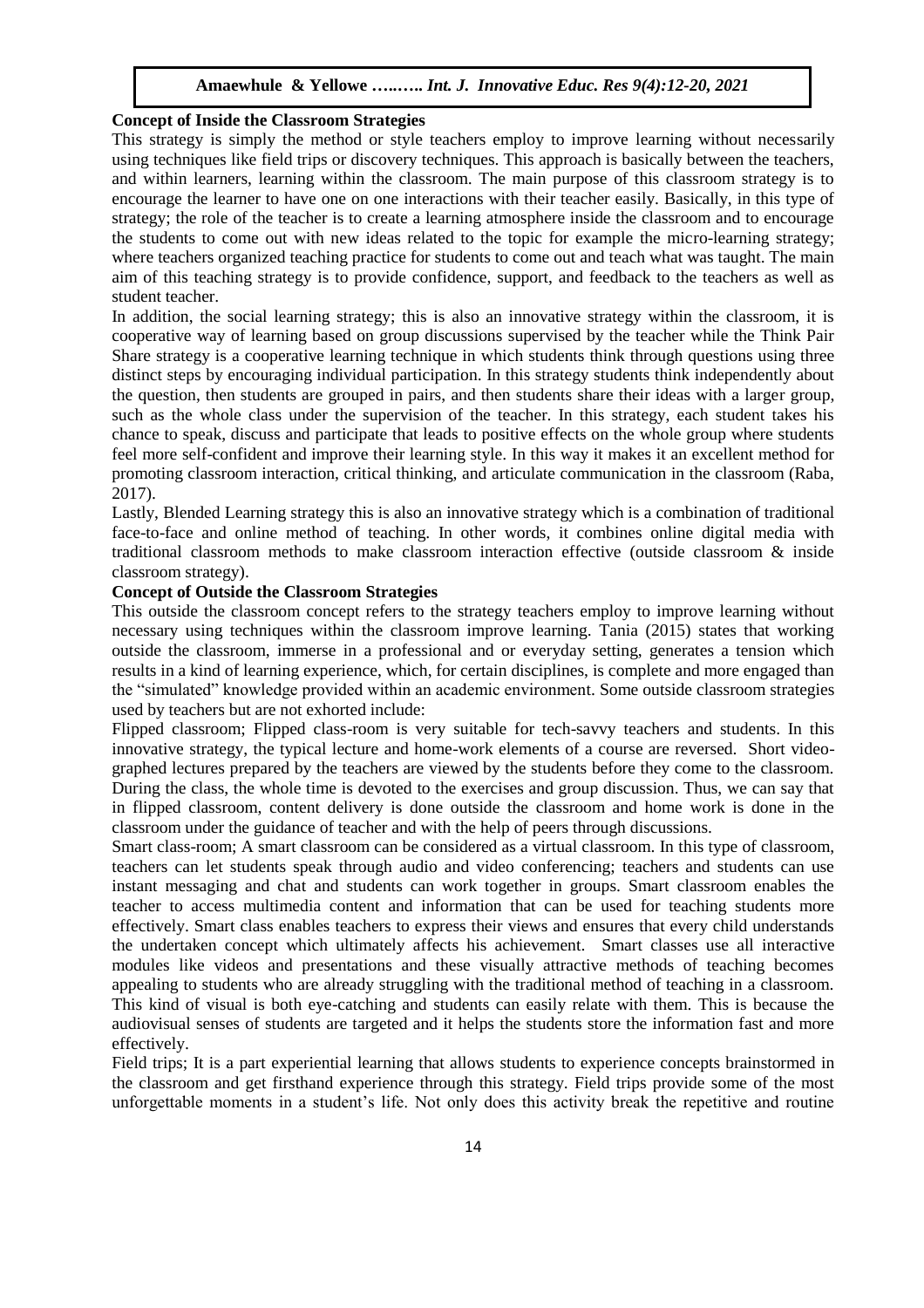classroom teaching, but it also offers students experiences that are not commonly encountered inside the classroom.

## **Statement of the Problem**

Instructional innovation is an education model that aims at cultivating creative talents and practical approach to teaching and learning. In order to equip students with creative thinking, teachers should use instructional innovative methods that are available within the classroom or improvise methods, and also employ strategy outside the comfort of the classroom to improve teaching and learning. Yet most teachers are conditioned by school authorities in the name of perceived adherence to scheme of work and lesson plan. This situation is even worse in private schools where teachers must obtain approval for any improvisation or applying strategies for improve teaching outside the regular methods, these approaches for sure will militate against the goal aiming at improving learning. Agbamuche (2014) states that education no longer conform to classroom alone the use of innovative teaching has proved to be more potent in the art of educating and informing. Hence, the bone of contention here is, can teachers' instructional innovative strategy improve students learning ability in secondary schools in Rivers State?

## **Purpose of the Study**

The purpose of the study is to examine the Instructional Innovations among Accounting Teachers in Secondary Schools in Rivers State. Specifically, the study sought to:

- 1. Determine the extent to which Accounting Teachers adopt outside-the-classroom strategy for improved learning among secondary school students in Rivers State.
- 2. Determine the extent to which Accounting Teachers adopt inside-the-classroom strategy for improved learning among secondary school students in Rivers State.

## **Research Questions**

The following research questions guided the study:

- 1. To what extent do Accounting Teachers adopt Outside-the-classroom strategy for improved learning among secondary school students in Rivers State?
- 2. To what extent do Accounting Teachers adopt Inside-the-classroom strategy for improved learning Instructional among secondary school students in Rivers State?

## **Hypotheses**

The following were tested at 0.05 alpha levels;

- 1. There is no significant difference in the mean rating of public and private Accounting Teachers in secondary schools on the extent of out-side the classroom strategy used for improved learning.
- 2. There is no significant difference in mean rating of public and private Accounting Teachers in secondary schools on the extent of in-side the classroom strategy used for improved learning.

# **METHODOLOGY**

The descriptive survey research design was used for the study. The population was 4027 public and private senior secondary school teachers in Rivers State. The sample size of the study was 399 drawn from 4027 using Taro Yemane. The distribution was 211 Accounting Teachers in public senior secondary schools and 188 Accounting Teachers in private senior secondary schools in Rivers State. The representation was done proportionally.

#### **Table of Accounting Teachers.**

| S/N | <b>Institutions</b>              | <b>Population</b> | <b>Sample</b> |  |
|-----|----------------------------------|-------------------|---------------|--|
|     |                                  | <b>Size</b>       | <b>Size</b>   |  |
|     | <b>Public Secondary Schools</b>  | 2,139             | 211           |  |
|     | <b>Private Secondary Schools</b> | 1,888             | 188           |  |
|     | <b>Total</b>                     | 4,027             | 399           |  |
|     |                                  |                   |               |  |

*(Source: Min.Edu. RivEMIS).*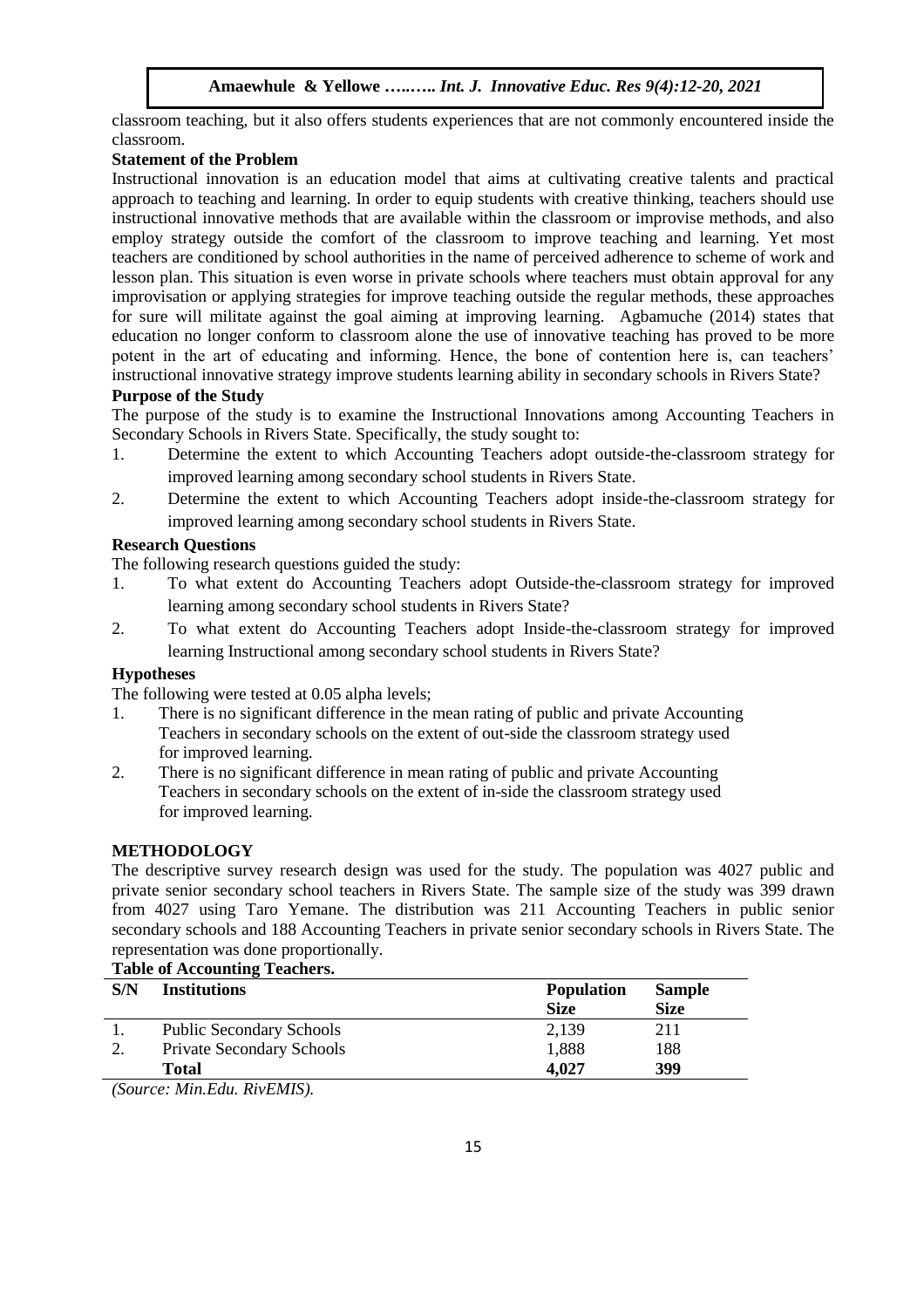The Instrument used for data collection was a structured questionnaire titled "Instructional Innovation Among Accounting Teachers Questionnaire" (IIATQ). The instrument adopted four-point rating scale weighted as ''Very High Extent'' (VHE) 4- point, ''High Extent'' (HE) 3- points, ''Low Extent'' (LE) 2 point and ''Very Low Extent'' (VLE) 1-point. The instrument provided response for two research questions with 20 items; Items 1-10 for question one, items 11-20 for research question two. Three experts validated the instrument using content and face validation one from measurement evaluation and two from Business Education Department. While test-retest method was adopted and Pearson Product Moment Correlation method was used to establish the reliability of the instrument and a coefficient of 0.98 was obtained*.* The questionnaire was administered and all 399 copies of the questionnaire were retrieved representing 100 percent of the total number distributed. The decision was based on upper and lower limits of the mean scores. 3.50-400 (VHE), 3.49-2.50 (HE), 1.50-2.49 (LE), 1.00-1.49 (VLE). Mean and standard deviation was used to answer the two research questions while t-test was used to test the hypotheses. The decision rule for the null hypothesis was that any calculated value of less than the critical value of 1.96 was considered accepted.

#### **RESULTS**

#### **Research Question**

*To what extent do Accounting Teachers adopt Outside-the-classroom strategy for improved learning among secondary school students in Rivers State?*

## **Table 1: Mean Ratings on extent Accounting Teachers adopt Outside-the-classroom strategy for improved learning among secondary school students**

| S/N        | <b>Statements</b>                   | <b>Public Teachers</b> |           | <b>Private Teachers</b> |           |                 |  |
|------------|-------------------------------------|------------------------|-----------|-------------------------|-----------|-----------------|--|
|            |                                     | $(N=211)$              |           | $(N=188)$               |           |                 |  |
|            |                                     | <b>Mean</b>            | <b>SD</b> | <b>Mean</b>             | <b>SD</b> | <b>Decision</b> |  |
| 1.         | I take students to accounting firms |                        |           |                         |           |                 |  |
|            | for practical experience.           | 1.74                   | 1.01      | 1.73                    | 0.94      | LE              |  |
| 2.         | I take students to ICT centres to   |                        |           |                         |           |                 |  |
|            | learn basic accounting.             | 1.68                   | 1.05      | 1.66                    | 0.91      | LE              |  |
| 3.         | I used field trips to improve       |                        |           |                         |           |                 |  |
|            | learning.                           | 1.56                   | 0.98      | 1.73                    | 0.97      | LE              |  |
| 4,         | I attend accounting workshops,      |                        |           |                         |           |                 |  |
|            | seminars etc.                       | 1.07                   | 0.73      | 1.34                    | 0.87      | <b>VLE</b>      |  |
| 5.         | Holiday online lessons are          |                        |           |                         |           |                 |  |
|            | followed up.                        | 1.39                   | 0.76      | 1.56                    | 1.92      | <b>VLE</b>      |  |
| 6.         | I get grants for training on        |                        |           |                         |           |                 |  |
|            | innovative skills to improve        |                        |           |                         |           |                 |  |
|            | learning.                           | 1.43                   | 0.79      | 1.22                    | 1.41      | <b>VLE</b>      |  |
| 7.         | I source for funds outside to       |                        |           |                         |           |                 |  |
|            | improve learning.                   | 1.20                   | 1.11      | 1.12                    | 0.80      | <b>VLE</b>      |  |
| 8.         | I collaborate, share ideas in       |                        |           |                         |           |                 |  |
|            | instructional materials to improve  | 1.12                   | 1.00      | 1.00                    | 1.21      | <b>VLE</b>      |  |
|            | teaching.                           |                        |           |                         |           |                 |  |
| 9.         | I organised question and answer     |                        |           |                         |           |                 |  |
|            | section online to improve learning. | 1.01                   | 0.90      | 1.32                    | 1.11      | <b>VLE</b>      |  |
| 10.        | As a certified accountant it helps  | 1.21                   | 1.10      | 1.13                    | 1.51      | <b>VLE</b>      |  |
|            | my teaching ability.                |                        |           |                         |           |                 |  |
|            | <b>Total mean/SD</b>                | 13.41                  | 9.43      | 13.81                   | 11.65     |                 |  |
|            | <b>Grand mean/SD</b>                | 1.34                   | 0.94      | 1.38                    | 1.16      | <b>VLE</b>      |  |
| $\sqrt{a}$ | $E: I I \rightarrow A A A$          |                        |           |                         |           |                 |  |

*(Source: Fieldwork, 2020).*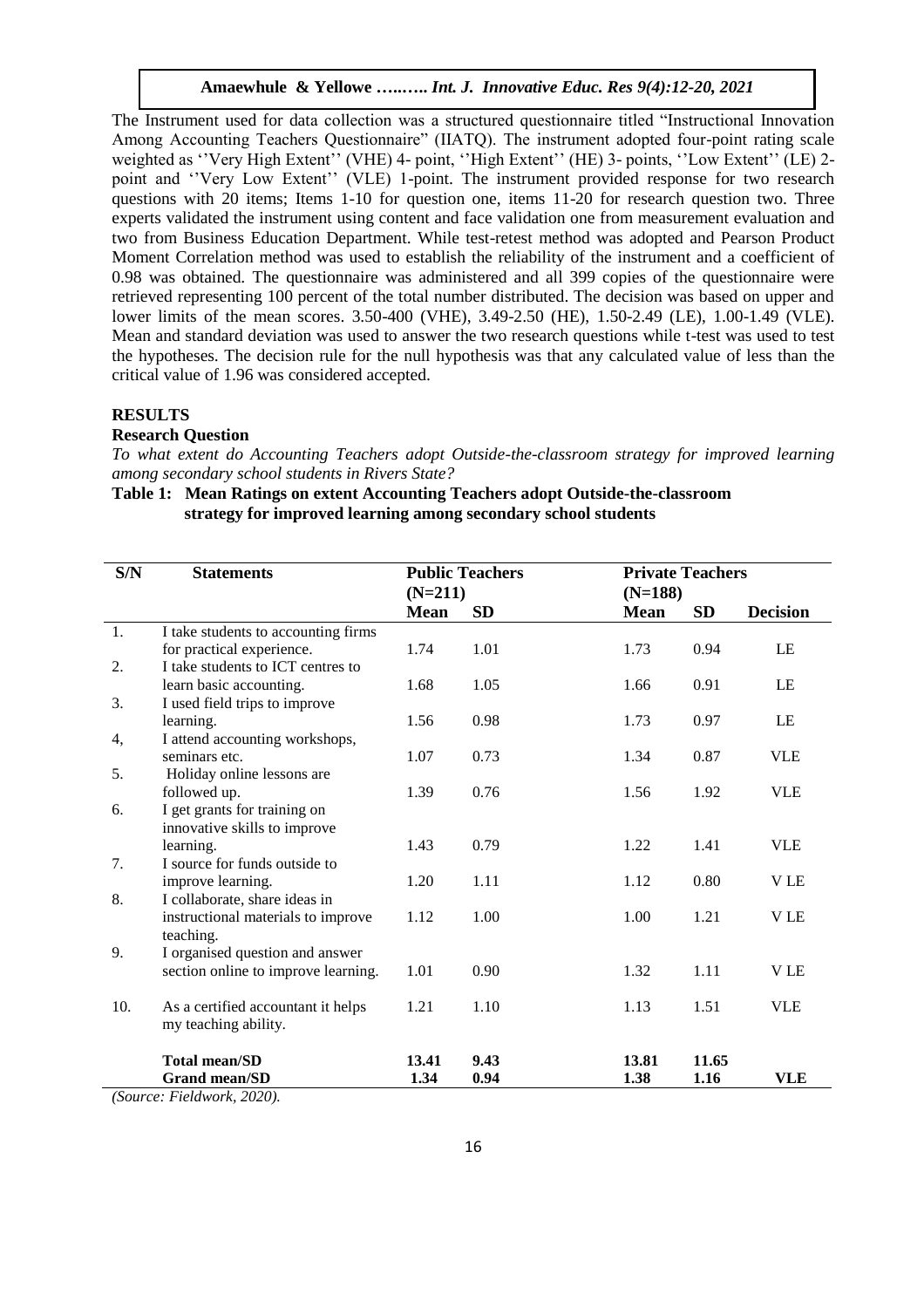The data presented in Table 1 shows that the responses of the respondents for items 1-10 had an average mean scores of 1.34 and 1.38, respectively; this implies a very low extent to which the respondents used the outside-the-classroom strategies. And the standard deviation values range from 0.94 and 1.16 indicating a close response from the respondents on all items

**Research Question 2:***To what extent do Accounting Teachers adopt inside-the-classroom strategy for improved learning among secondary school students in Rivers State?*

## **Table 2: Mean Ratings on extent Accounting Teachers adopt inside-the-classroom strategy for improved learning among secondary school students**

| S/N | $\frac{1}{2}$ . The improved rearning among becomen $j$ behoof between<br><b>Statements</b> |             | <b>Public Teachers</b> | <b>Private Teachers</b> |      |                 |
|-----|---------------------------------------------------------------------------------------------|-------------|------------------------|-------------------------|------|-----------------|
|     |                                                                                             | $(N=211)$   |                        | $(N=188)$               |      |                 |
|     |                                                                                             | <b>Mean</b> | <b>SD</b>              | <b>Mean</b>             | SD   | <b>Decision</b> |
|     |                                                                                             |             |                        |                         |      |                 |
| 11. | I improvise method in<br>accounting practice.                                               | 1.74        | 1.01                   | 2.31                    | 0.94 | LE              |
| 12. | ICT is embedded in my teaching<br>style.                                                    | 1.98        | 1.65                   | 2.16                    | 0.91 | LE              |
| 13. | I always improvise instructional<br>materials in teaching.                                  | 1.56        | 0.98                   | 2.43                    | 0.97 | LE              |
| 14. | I introduce hard copy of<br>accounting materials for<br>teaching.                           | 1.07        | 0.93                   | 1.34                    | 0.67 | <b>VLE</b>      |
| 15. | Simulation is used for book-<br>keeping in my teaching.                                     | 1.39        | 0.76                   | 1.56                    | 0.92 | <b>VLE</b>      |
| 16. | I taught in the classroom using<br>big screen or projectors.                                | 1.40        | 0.80                   | 1.80                    | 0.84 | LE              |
| 17. | Brainstorming section is<br>provided to review past                                         | 1.70        | 0.87                   | 2.40                    | 0.90 | LE              |
| 18. | teaching.<br>Exit card is provided for                                                      | 1.00        | 0.50                   | 1.20                    | 0.70 | <b>VLE</b>      |
| 19. | complaints.<br>I conduct extra mural classes for                                            | 1.21        | 0.75                   | 2.20                    | 0.97 | LE              |
| 20. | practical.                                                                                  | 2.56        | 1.27                   | 2.70                    | 1.21 | <b>HE</b>       |
|     | I obtain permission to improvise<br>at all times.                                           |             |                        |                         |      |                 |
|     | <b>Total mean/SD</b>                                                                        | 15.61       | 8.82                   | 20.10                   | 8.82 |                 |
|     | <b>Grand mean/SD</b>                                                                        | 1.56        | 0.82                   | 2.01                    | 0.88 | LE              |

*(Source: Fieldwork, 2020).* 

The data presented in Table 2 shows that the responses of the respondents for items 1-10 had an average mean scores of 1.56 and 2.01, respectively; this implies a low extent to which the respondents used the outside-the-classroom strategies. And the standard deviation values range from 0.82 and 0.88 indicating a close response from the respondents on all items.

#### **Hypothesis 1**

There is no significant difference in the mean rating of public and private Accounting Teachers in secondary schools on the extent of out-side the classroom strategy used for improved learning in Rivers State.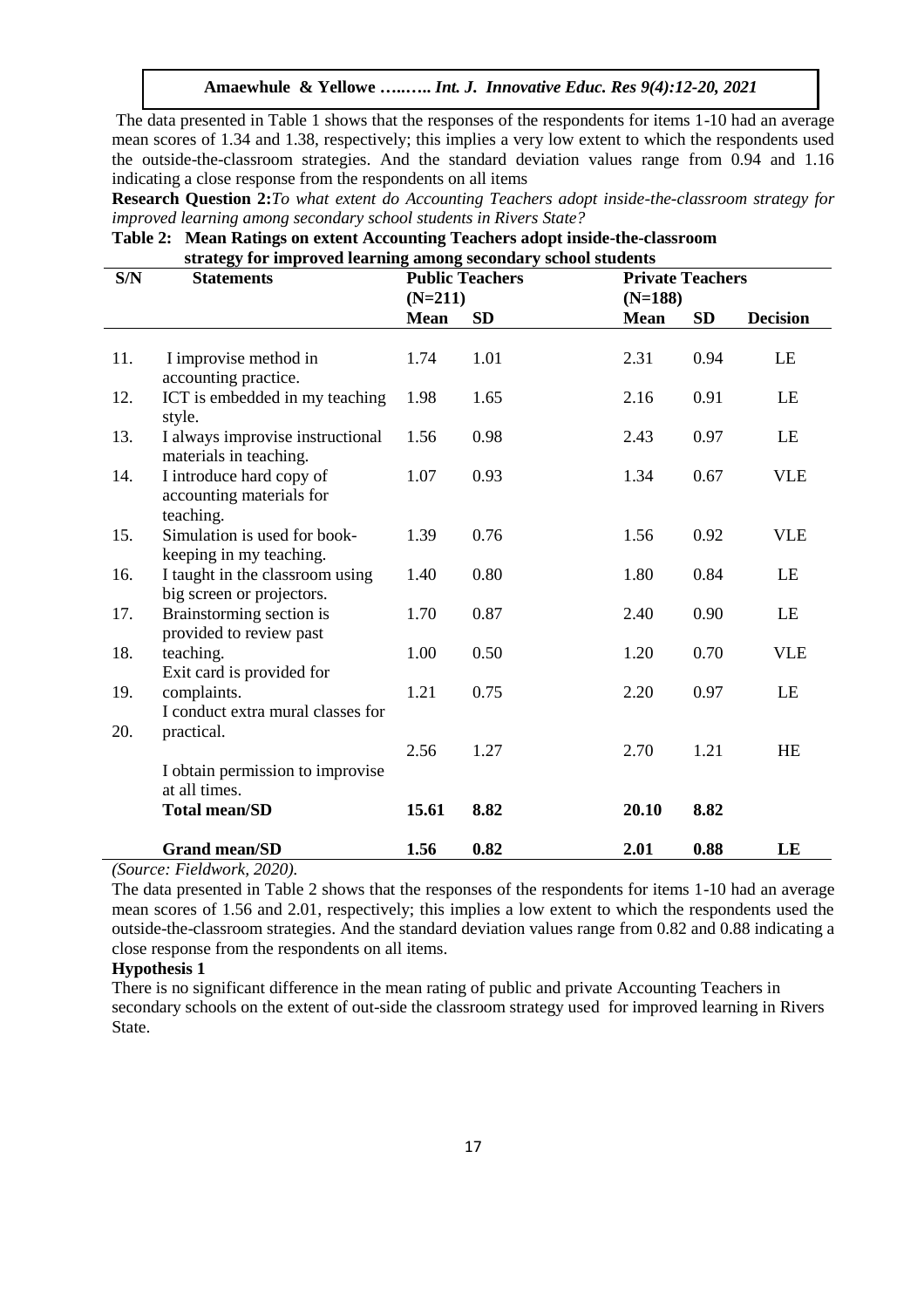**Amaewhule & Yellowe …..…..** *Int. J. Innovative Educ. Res 9(4):12-20, 2021*

| $\sim$ . The secondary $\mu$ seriously on the enterty of our state that enterty one state $\mu$ , where<br>for improved learning |     |             |           |     |        |           |        |               |  |
|----------------------------------------------------------------------------------------------------------------------------------|-----|-------------|-----------|-----|--------|-----------|--------|---------------|--|
| Group                                                                                                                            | N   | <b>Mean</b> | <b>SD</b> | Df  | L/Sign | t-<br>Cal | t-Crit | <b>Remark</b> |  |
| Public<br>Teachers                                                                                                               | 211 | 1.34        | 0.94      | 397 | 0.05   | 0.73      | 1.96   | Accepted      |  |
| Private<br>Teachers                                                                                                              | 188 | 1.38        | 1.16      |     |        |           |        |               |  |

**Table 3: t-test result of the difference in the mean rating of public and private Accounting Teachers in secondary schools on the extent of out-side the classroom strategy used** 

*(Field survey, 2021).*

The data in Table 3 show that at 0.05 level of significance with 397 degree of freedom. The calculated tvalue of 0.73 is less than the t-critical-value of 1.96. Hence, the null hypothesis was accepted, this implies that Accounting Teachers in public and private senior secondary schools do not differ significantly in the extent to which outside the classroom strategy was used.

## **Hypothesis 2**

There is no significant difference in mean rating of public and private Accounting

Teachers in secondary schools on the extent of in-side the classroom strategy used for improved learning.

#### **Table 4: t-test result of the difference in mean rating of public and private Accounting Teachers in secondary schools on the extent of in-side the classroom strategy used for improved learning**

|                    |     | TVI IIIIprovcu icalifiile |       |     |        |      |         |               |
|--------------------|-----|---------------------------|-------|-----|--------|------|---------|---------------|
| Group              | N   | <b>Mean</b>               | SD Df |     | L/Sign | t-   | t-Crit. | <b>Remark</b> |
|                    |     |                           |       |     |        | Cal. |         |               |
| Public<br>Teachers | 211 | 1.56                      | 0.82  |     |        |      |         |               |
|                    |     |                           |       | 397 | 0.05   | -87  | 1.96    | Accepted      |
| Private            |     |                           |       |     |        |      |         |               |
| Teachers           | 188 | 2.01                      | 0.88  |     |        |      |         |               |

*(Field survey, 2021).*

The data in Table 4 show that at 0.05 level of significance with 397 degree of freedom. The calculated tvalue of -87 is less than the t-critical-value of 1.96. Hence, the null hypothesis was accepted, this implies that Accounting Teachers in public and private senior secondary schools do not differ significantly in the extent to which inside the classroom strategy was used.

#### **DISCUSSION OF FINDINGS**

The findings on research question 1 with respect to extent to which Accounting Teachers adopt outsidethe-classroom strategy for improved learning among secondary school students revealed that the respondents to a very low extent utilized outside the classroom strategy. This implies that utilization of teaching strategy and improvisation methods in secondary schools is very low, schools are still dependent on traditional teaching methods. The finding is in line with the finding of Igwe and Ikatule (2011) that posit that poor academic performance of students is the deficiency in the teaching methods. The results on the hypothesis one proved that there is no significant difference in the mean rating of public and private Accounting Teachers in secondary schools on the extent of adoption of out-side the classroom strategy used for improved learning in Rivers State also do not differ significantly.

The findings on research question 2 with respect to extent to which Accounting Teachers adopt insidethe-classroom strategy for improved learning among secondary school students revealed that the respondents to a low extent utilized inside the classroom strategy. This implies that utilization of teaching strategy and improvisation approaches in secondary schools is to a low extent hence, schools are still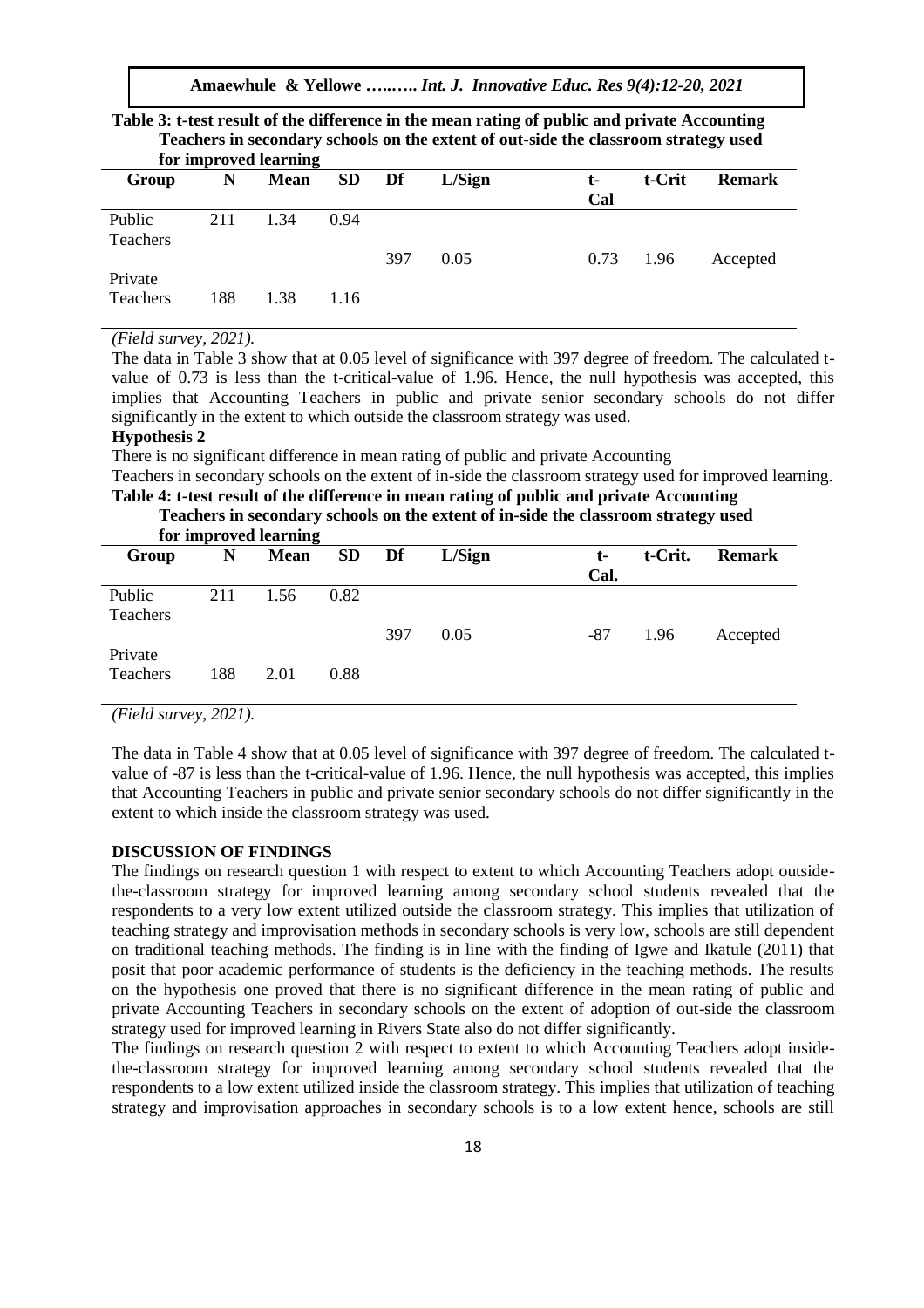dependent on traditional teaching methods. This study is in-line with Thomas (2019) findings that stated that the greatest challenge to schools is innovation he stated that when school leaders want to bring innovative practices to classrooms, what's the challenge that stand in their way? Lack of funding and inadequate in-house expertise. The results on the hypothesis two proved that there is no significant difference in the mean rating of public and private Accounting Teachers in secondary schools on the extent of inside-the-classroom strategy used for improved learning in Rivers State also do not differ significantly.

## **CONCLUSION**

Based on the findings of the study, the results indicated to a very low extent on the utilization of outsidethe-classroom strategy adopted by Accounting Teachers for improved learning among secondary school students. This shows more need to be done regarding the teaching styles adopted by accounting teachers in senior secondary schools. However, the study indicated a low extent to which utilization of the insidethe-classroom strategy adopted by Accounting Teachers for improved learning among secondary school students. This shows that more need to be done regarding the teaching styles adopted by accounting teachers in senior secondary schools. Hence, teachers need to be allowed to innovate and authorities need to respect such innovations as well as promote innovative methods in the styles of teaching for improved learning.

#### **RECOMMENDATIONS**

Therefore, based on the findings the following recommendations are hereby made:

- 1. Government, Non-governmental Organisation (NGO) should sponsor and organise online classes, field trips, seminars, workshops, and symposia for teachers and students for improved learning to boost outside the classroom strategy.
- 2. Teachers in the classroom should update their concepts and create new teaching models to meet the demands of innovation for improved learning and boost inside the classroom strategy.

#### **REFERENCES**

- Agbamuche, S. C. (2014). Re-engineering the assure model to curbing problems. *Journal of Education Learning and Development. 42,* 2224-3267 Retrieved from [www.semamticschoolers.](http://www.semamticschoolers/)
- Agbamuche, S. C. (2015). *Use of electronic media in Nigerian Educational System*: New Media and Mass Communication. Retrieved from [https://www.iiste.com.org.](https://www.iiste.com.org/)
- Ayodele, A. (2015). *Financial accounting for school and colleges*. Ibadan, Nigeria: Spectrum books.
- Das, M. (2015). Innovative practices in teacher education: An overview. *International Research Journal.* From*, http://dx.doi.org/10.4236/ce.2017.81002. Retrieved May 21, 2021.*
- Eraul, M. (2007). *Learning from other people in workplace*. *Oxford Review of Education* 4, 403- 422.
- Igwe, A. U. & Ikatule, O. R. (2011). Effect of computer tutorials drill (CTD). On secondary school students. Achievement basic electronics in Lagos State. *Proceedings of* Nigerian *Association of Teachers of Technology. Umunze, (4),108-119.*
- Iwuoha, C. U. & Chinwe, E.N. (2018). Impact of teaching innovations on academic performance of OMT. undergraduates' tertiary institutions. *Journal of Business Education 5 (2), 150-156.*
- Raba, A. A. A. (2017). The influence of think-pair-share (TPS) on improving students' oral communication skills in EFL classrooms. *Creative Education*. 2017; 8:12-23.
- From <http://dx.doi.org/10.4236/ce.2017.81002> Retrieved May 21, 2021.
- Sharma, H. L. P. (2016). Enhancing students' interest in English language via Multimedia Presentation*. International Journal of Applied Research. 2(1),275-281.*
- Siltala, R. (2010). *Innovatively and corporate learning in business life and teaching.* University Turku. Retrieved May 5, 2021. From [https://googleschooler.](https://googleschooler/)